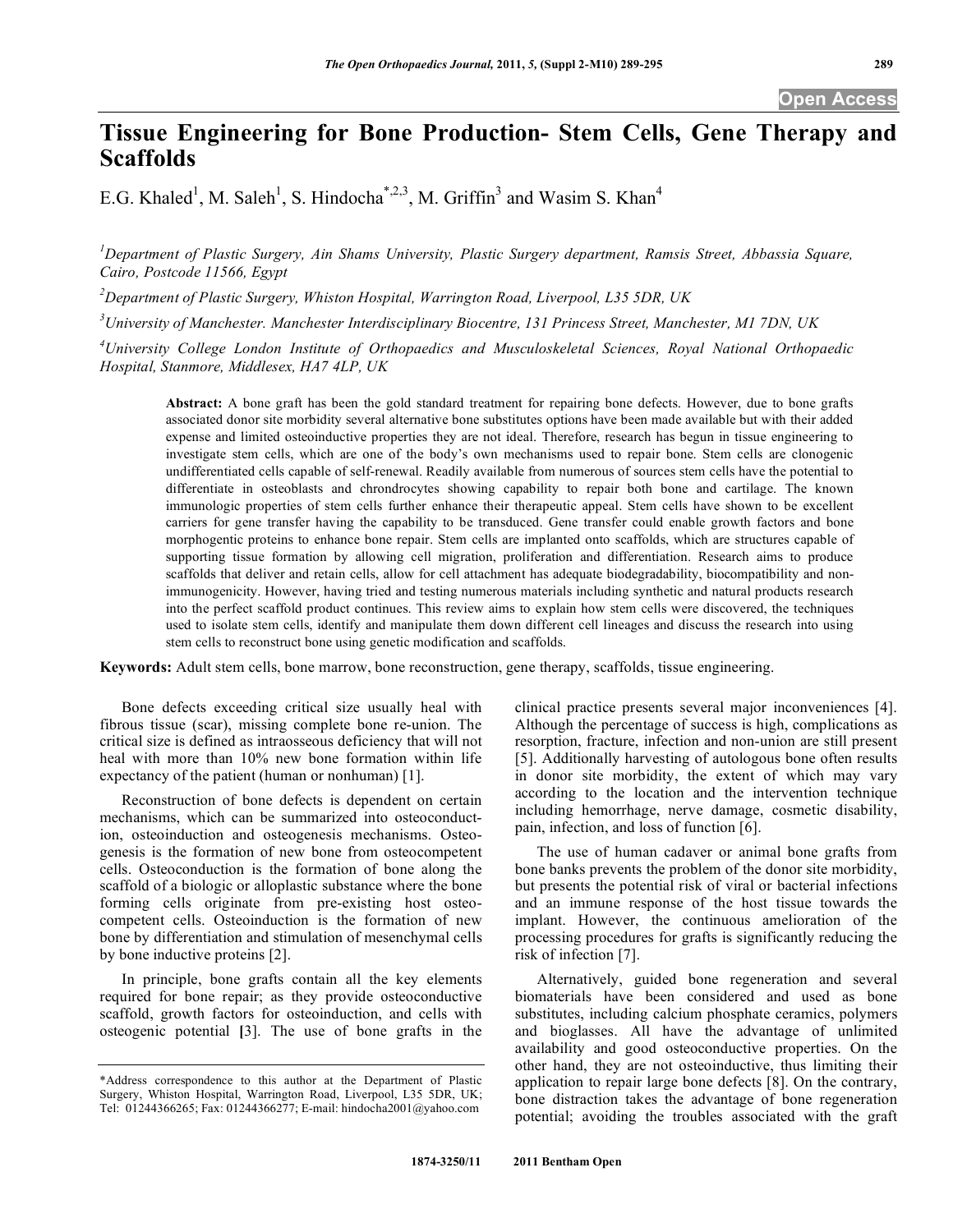integration. However, it is highly problematic for the patients, technically demanding method and requires long interval to be completed [9]*.*

 Bone tissue engineering can guarantee unlimited source for bone regeneration without complications of other bone reconstruction modalities. Also, this technique is of great advantage in bone reconstruction in case of huge bone defects and in pediatric population; because of limited autogenous bone reservoir in addition to restricted use of alloplastic materials; because of ongoing skeletal growth [10].

### **WHAT ARE STEM CELLS?**

 The history of stem cells began in 1976, when certain cells were isolated and cultured, the product of this culture were adherent fibroblast like cells capable of proliferation and differentiation into bone and cartilage like colonies. These cells were given the name "colony forming unitfibroblast (CFU-F). Later on, these cells were named mesenchymal stem cells (1994), marrow stromal cells (1997) and mesenchymal progenitor cells (1999). Nowadays, the mesenchymal stem cell (MSC) is the most popular dominator given to these cells [3].

 Stem cells are defined as clonogenic undifferentiated cells capable of self-renewal and differentiation into one or more cell progenies. Historically, adult MSCs were thought to be developmentally restricted to specific cell lineages that are related to the tissue in which the cells reside. Now, it is proven that the differentiation potential of adult MSCs is very versatile including all mesenchymal derived tissues. Moreover, under the appropriate conditions adult MSCs have the potential to transdifferentiate into cells possessing morphological and biochemical properties of ectodermal derived neural tissue, as well as dedifferentiation into pluripotent stem cell. The transdifferentiation property of adult MSCs was certified through detection of a myriad of neural markers *in vitro*, including nestin, mitogen-activated protein 2, Tau, NeuN, and glial fibrillary acidic protein [3].

 To date, stem cells have been isolated and characterized from embryonic, fetal, and adult tissues. Embryonic stem (ES) cells are pluripotent, and are capable of unlimited proliferation in an undifferentiated state. Embryonic stem cells are totally uncommitted cells which need certain cell programming to be directed into specific cell progeny. The fetal stem cells are an intermediate cell type between ES and the adult stem cells. Adult stem cells are highly committed cells which need some reprogramming to differentiate into mature tissues [11].

 Adult stem cells are the cornerstone stem cell model used in recent research; as it minimize the ethical and legal debates. Adult stem cells are all postnatal stem cells which can be classified into hematopoietic stem cells, epithelial stem cells and MSCs. Unlike the two other sources of adult stem cells; adult MSCs are more superior as they can be isolated from multiple sources like bone marrow, adipose tissue, periosteum, muscle, dermis, synovial membranes, etc. Also adult MSCs are multipotent cells capable of differentiation into a variety of mature tissues [3].

# **THE IDEAL SOURCE OF ADULT STEM CELLS**

 Bone marrow is a major source for osteogenic cells capable of forming bones *in vitro*. However, cell isolation procedure from bone marrow occasionally causes some disadvantages in clinical practice. Bone marrow aspiration is potentially more invasive and painful procedure, and it increases a risk of morbidity and infection. In addition to bone marrow-derived MSCs, periosteal-derived cells are also multipotent and have the potential to differentiate into osteoblasts and chondrocytes. Periosteal-derived cells have several advantages in comparison with bone marrow-derived MSCs, such as a minimal invasion to obtain cells, and easy cell harvest. These periosteal-derived cells also retain the property to differentiate into osteoblasts after following enzyme treatment and cell expansion [12].

 An ideal source of autologous stem cells would, therefore, be both easy to obtain, result in minimal patient discomfort, yet be capable of yielding cell numbers substantial enough to obviate extensive expansion in culture. Adipose tissue, like bone marrow, is derived from the embryonic mesoderm and contains a heterogenous stromal cell population. These similarities make the concept that a stem cell population can be isolated from human adipose tissue. Moreover, the disadvantages of traditional bone marrow harvesting procedures in addition to low numbers of MSCs upon processing which necessitate an *ex vivo* expansion step to obtain clinically significant cell numbers. Such a step is time consuming, expensive, and risks cell contamination and loss. All these points of comparison make the adipose derived stem cell better source for stem cells [13].

## **STEM CELLS IDENTIFICATION**

 Identification of stem cells is achieved through their morphology, phenotypic characteristics and their biological behavior. Morphologically, stem cells are spindle shaped cells with central large nucleus, multiple cytoplasmic processes usually project from the outer surface. To date, there is no specific phenotypic marker to identify stem cells. However, stem cells are capable of expressing a lot of surface markers, these markers have also been detected in mesenchymal, endothelial, or epithelial cells. In conclusion, the stem cells can only be identified with their biological behavior as cells capable of proliferation and differentiation into different cell progenies [13].

 Being one of the most popular sources of stem cells, research activities focused on the identification of bone marrow derived adult MSCs through three markers CD34, CD45, and CD90. CD34 is a surface marker of hematopoietic progenitors, CD45 is a lymphocytic surface marker, and CD90 is the major surface marker of mesenchymal cells [14]. We have previously shown that passage 2 synovial fat pad derived MSCs and bone marrow derived MSCs stained strongly for CD13, CD29, CD44, CD90 and CD105, and poorly for LNGFR, STRO1, CD34 and CD56 (Fig. **1**). Occasional cells stained positively for 3G5 from both the synovial fat pad and bone marrow.

 Although the molecular mechanisms governing MSC differentiation are not completely understood, a number of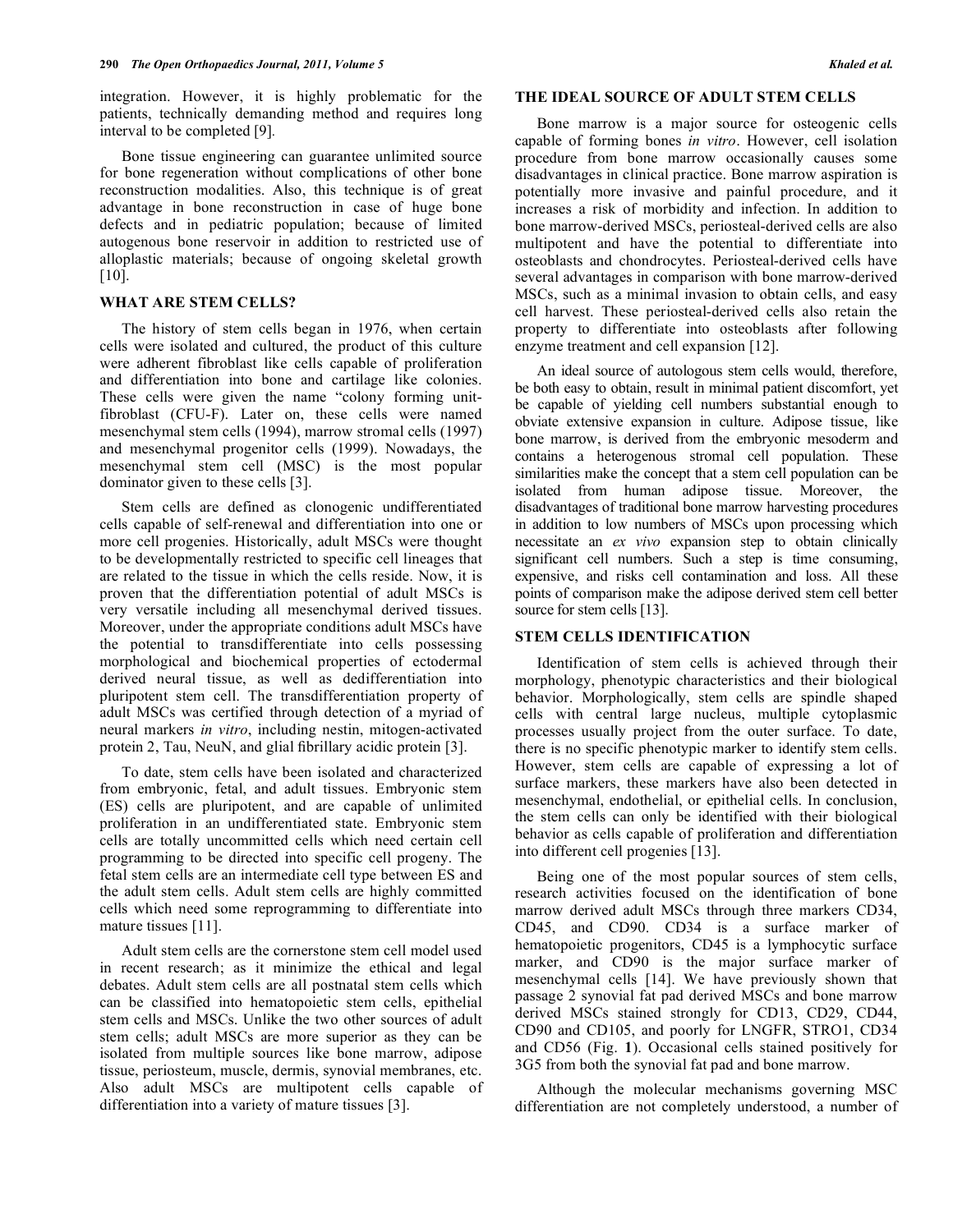

a



**Fig. (1).** Cell surface epitope characterisation of passage 2 synovial fat pad derived MSCs (**a**) and bone marrow derived MSCs (**b**) using a panel of antibodies. Cell surface staining using FITC conjugated secondary antibody (green) and DAPI (blue) shows that the cells stained strongly for CD13, CD29, CD44, CD90 and CD105, and poorly for LNGFR, STRO1, CD34 and CD56. Occasional cells stained positively for 3G5 from both the synovial fat pad and bone marrow. No staining was observed for the IgG control.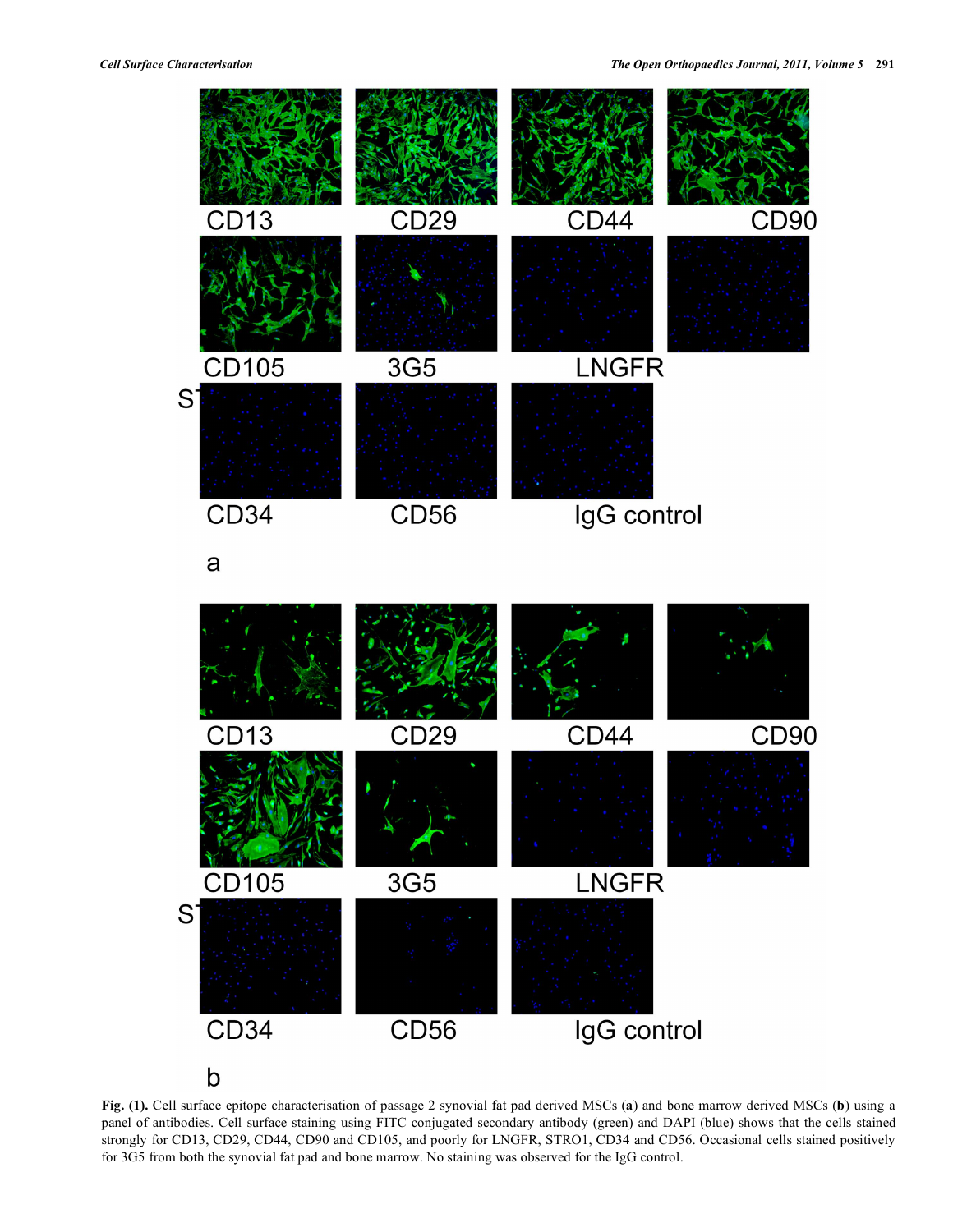growth factor mediated signaling pathways have been shown to induce or regulate the differentiation of MSCs along mesenchymal lineages as Bone morphogenic protiens (BMP) and fibroblast growth factor (FGF) are examples for these growth factors [15].

## **WHY STEM CELLS ARE NOT IMMUNOGENIC?**

 Ultimately, the immunology of MSCs, similar to many other aspects of these cells, remains poorly defined. Welldesigned *in vivo* studies of the immunogenicity and the immune-modulatory capacity of MSCs in specific pathophysiologic models are needed before further claims regarding the immune properties of MSCs can be made. The known immunologic properties of MSCs enhance their therapeutic appeal. However, as with most analysis of MSCs, these immune properties have been observed exclusively on cultured cells. The immune phenotype of cultured MSCs is widely described as MHC Class I +ve, MHC Class II -ve, CD40 -ve, CD80 -ve, and CD86 -ve [16, 17].

 This phenotype is regarded as non-immunogenic and suggests that MSCs might be effective in inducing tolerance. Class I may activate alloreactive T cells, but with the absence of co-stimulatory molecules, a secondary signal would not engage, leaving the T cells anergic [18]. MSCs are able to inhibit production of cytotoxic lymphocytes *in vitro* and resist killing by both cytotoxic lymphocytes and natural killer cells. Also MSCs are proved to inhibit peripheral blood mono-nuclear cells (PBMCs) even if external co-stimulatory molecules are added. This was explained presumably through soluble factors production [17]. Once again, there is a surprising lack of data on the immunomodulatory effects of MSCs *in vivo*. It was reported that MSCs have prolonged allogeneic skin graft survival in immunocompetent, outbred baboons [19].

#### **BONE TISSUE ENGINEERING**

 Tissue engineering is an emerging interdisciplinary field that applies principles of both life sciences and engineering towards the development of biological substitutes that restore, maintain, and improve function of damaged and/or lost tissues [3, 20]. Tissue engineering is now occupying front position in regenerative medicine field. Specially, after emerging of another class of tissue engineering which is the cell based tissue engineering; where structural and functional defects are completely restored. This achieves the superior aim of regenerative medicine by substitution of missed tissues with the same type of tissue [20]. The various types are described below.

### **1. Local Recruitment of Osteogenic Cells**

 An important progress in treating bone defects has been the introduction of bone morphogenetic proteins (BMPs) specifically BMP-2, BMP-4 and BMP-7. These proteins induce osteogenic cell differentiation *in vitro*, as well as bone defect healing *in vivo*. Carriers enhancing the binding of BMPs are of the most importance, since extended BMP release creates an osteogenic microenvironment that allows multipotent cell progenitors to migrate to the area of injury and to proliferate and differentiate toward the osteogenic lineage. The four major categories of BMP carrier materials

are natural polymers, inorganic materials, synthetic polymers and composites of these materials [3].

 This, however will fail if the vitality and the number of the patient's multipotent cells are insufficient or if the patient is aged and with a poor general health status. The last condition includes patients with large bone defects, who underwent radiation or chemotherapy, elderly, immunocompromized, malnourished patients and other. Milligrams of BMPs are problematic as regards manufacturing, cost and dose [1,3].

# **2. Gene Therapy and Tissue Engineering**

 MSCs have also shown great promise in the delivery of genes or gene products. The ability of MSCs to be transduced gives them the potential to serve as vehicles or either long-term or short-term therapeutic gene transfer, for instance, as in expressing BMP for bone repair. BMP transduced bone marrow derived stem cells have shown effective power in repair of critical sized defects in different animal models and different sites [21].

 On the other hand, the administration of supraphysiological doses of BMP has been shown to induce the opposite effect by stimulating bone resorption and turnover, yielding a counter productive response. Therefore, utilizing MSCs as a BMP delivery vehicle may ensure the sitespecific administration of physiological doses of BMP [22].

#### **3.** *In Vitro* **Osteoinduction of Stem Cells**

 Osteoinductive cytokines is added to the routine culture media in order to control stem cells differentiation towards osteoblast lineage. Among the most popular induction protocols is the combination of  $\beta$ -glycerophosphate, dexamethasone and ascorbic acid. Where  $\beta$ -glycerophosphate is a source for organic phosphate, dexamethasone is crucial in expression of osteogenic phenotype in certain concentrations, and ascorbic acid important in collagen and mineral deposition. Other osteoinductive growth factors and cytokines include transforming growth factor  $\beta$  (TGF-  $\beta_1$ ), fibroblast growth factor (FGF), active vitamin D, BMPs (BMP 2, 4 and 7) and parathyroid hormone [13].

 It is known that osteoblastic differentiation from undifferentiated state to functional active osteoblast is a series of steps involving a number of proteins expressed at each stage, such as Alkaline Phosphatase (ALP), osteocalcin and mineral deposition. In general, ALP is considered as a relatively early marker of osteoblast differentiation. During the bone formation, the extracellular matrix progressively assumes bone-like properties and then, with the onset of mineralization, there is an increased activity of noncollagenous extracellular matrix protein, such as osteocalcin, and deposition of inorganic crystals composed of calcium and phosphate. At the end, loading of a suitable scaffold with induced cells hand in hand with incubation of the whole culture in bioreactor provide efficient but expensive way to generate bone [12].

#### **4.** *Ex-Vivo* **Production of Tissue Engineered Bone**

 The stem cell-based tissue engineering of bone includes three main steps. First, stem cell harvesting, isolation and expansion. Secondly, scaffold seeding with induced stem cells. Finally, re-implantation is done *in vivo* to reconstruct a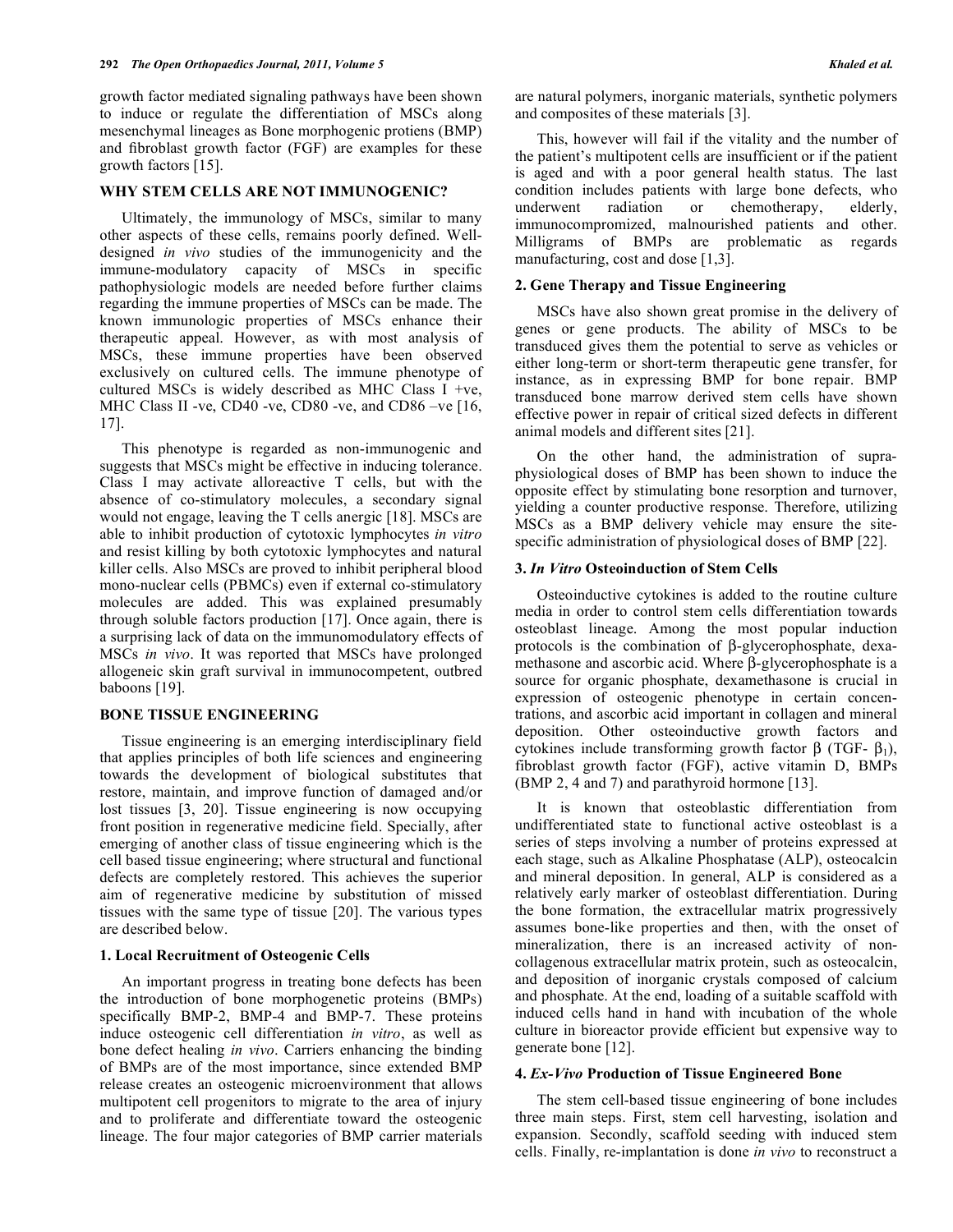defect. This field has received a great deal of attention owing to its affinity as an alternative to bone grafts and substitutes for reconstruction of bone [9].

# **WHAT IS A SCAFFOLD?**

 Stem cells are often implanted or seeded into a structure capable of supporting three-dimensional tissue formation. These structures, typically called scaffolds, are often critical, both *ex vivo* as well as *in vivo*, to recapitulating the *in vivo* milieu and allowing cells to influence their own microenvironments. Tissue engineering approaches to skeletal reconstruction evoke the general principles of using porous scaffolds that deliver biofactors (cells, genes and proteins) to regenerate natural tissue. Scaffolds must also meet the typical requirements for mechanically functioning tissues of enhancing tissue regeneration through biofactor delivery while maintaining temporary mechanical function until the tissue can bear load. However, in certain areas of reconstruction (e.g. craniofacial); scaffolds must fit very complex three-dimensional (3D) anatomic defects that can be much more complicated than those in the appendicular skeleton [23].

# **BASIC REQUIREMENTS FOR SCAFFOLDS**

 Scaffolds should fit complex 3D anatomic defects. This can be achieved roughly through surgical experience in designing or highly sophisticated computed designing systems [24]. They should provide temporary load bearing skeleton until neo-tissue forms. Biodegradability is often an essential factor since scaffolds should preferably be absorbed by the surrounding tissues without the necessity of a surgical removal. The rate at which degradation occurs has to coincide as much as possible with the rate of tissue formation: this means that while cells are fabricating their own natural matrix structure around themselves, the scaffold is able to provide structural integrity within the body and eventually it will break down leaving the neo-tissue, newly formed tissue which will take over the mechanical load [25].

 Scaffolds should enhance tissue regeneration through biofactor delivery. To achieve the goal of tissue reconstruction, scaffolds must be porous with adequate pore size; to facilitate cell seeding and diffusion throughout the whole structure of both cells and nutrients. Porosity ranged from 300–1200m diameter is efficient in supporting cell migration, proliferation and growth factor transport. Smaller diameter porosity is not efficient while larger one can affect mechanical properties of the scaffold. So coupling of both, scaffold load bearing properties and porosity is of a paramount importance in having ideal scaffold. Both requirements are variable according to the area under the interest of reconstruction purposes [23].

#### **TYPES OF SCAFFOLDS**

 Many different materials (natural and synthetic, biodegradable and permanent) have been investigated. Most of these materials have been known in the medical field before the advent of tissue engineering as a research topic, being already employed as bioresorbable sutures. Examples of these materials are collagen and some polyesters. New biomaterials have been engineered to have ideal properties and functional customization: injectability, synthetic

manufacture, biocompatibility, non-immunogenicity, transparency, nano-scale fibers, resorption rates, etc [26].

 There are broadly two groups of scaffolds and scaffolds from natural materials are the first group. In particular different derivatives of the extracellular matrix have been studied to evaluate their ability to support cell growth. Proteic materials, such as collagen or fibrin, and polysaccharidic materials, like chitosan or glycosaminoglycans (GAGs), have all proved suitable in terms of cell compatibility, but some issues with potential immunogenicity still remains. Among GAGs, hyaluronic acid, possibly in combination with cross linking agents (e.g. glutaraldehyde, water soluble carbodiimide etc), is one of the possible choices as scaffold material [26]. Also placental decellular matrix (PDM) was evaluated by Flynn and his coworkers as regards its effect on seeded cells activity [25]. Natural coral with a pore size of 150 to 220 μm and porosity of about 36% was molded into the shape of a human mandibular condyle. This Coral gives significant results as a scaffold in addition to recombinant human bone morphogenetic protein-2 (rhBMP-2) [24].

 The second group is synthetic scaffolds, and a commonly used synthetic material is PLA- polylactic acid. This polyester which degrades within the human body to form lactic acid, a naturally occurring chemical which is easily removed from the body. Similar materials are polyglycolic acid (PGA) and polycaprolactone (PCL), their degradation mechanism is similar to that of PLA, but they exhibit respectively a faster and a slower rate of degradation compared to PLA [26]. Researches aim at creating scaffold materials with biomimetic properties that would mimic the role of the extracellular matrix (ECM) in many cell functions, including: adhesion, migration. Further engineering of biomaterial surface and bulk properties will allow bio-specific interactions between appropriate cell types and scaffold materials and proliferation. Porosity is one of the essentials for successful scaffolding materials. A number of different methods have been described in literature for preparing porous structures to be employed as tissue engineering scaffolds. Each of these techniques presents its own advantages, but none is devoid of drawbacks [26].

# **DISCUSSION**

 The Craniofacial, Maxillofacial, upper and lower limb reconstructive procedures often require bone graft harvesting, which results in donor site morbidity. The Cell based tissue engineering is the cornerstone technique in tissue regeneration; especially in bone production. Bone tissue engineering overcomes the drawbacks of the common techniques of bone reconstruction [6].

 Bone tissue engineering is considered as an unlimited source of bone production without donor site morbidity and other autogenous bone grafting restrictions. There is no risk of infection transmission or rejection as may occur with demineralised bone derived from human cadavers or animal sources. Also it gives us a compatible material without any rejection or immune reaction against it. So it covers the cases where alloplastic materials are contraindicated because of rejection or growth restrictions [7].

 It has been established that critical size cranial defects have been widely used as a model to measure the efficiency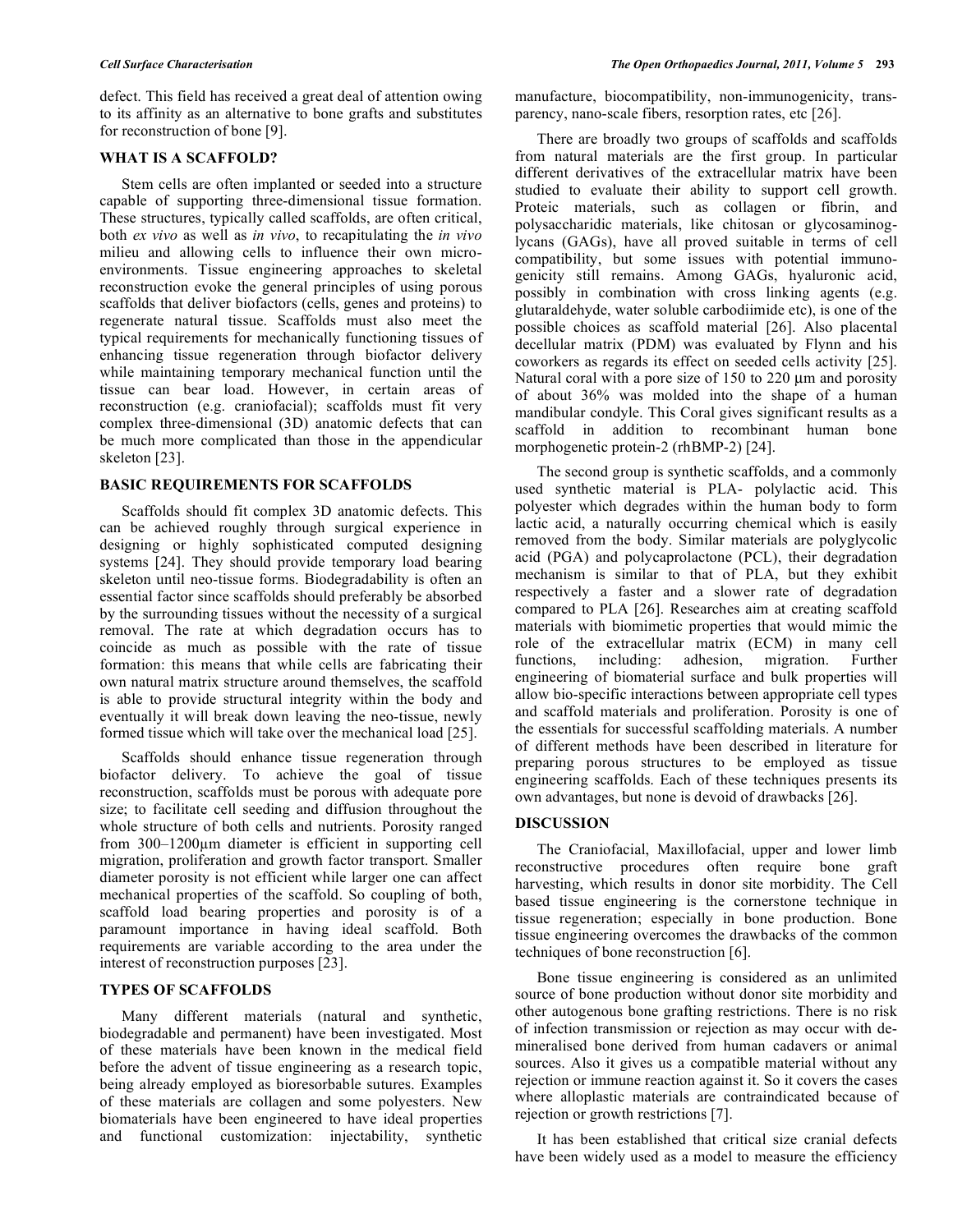of different bone repair techniques. Owing to the fact that there is less blood supply, less marrow and thick cortical bone in the cranium; so it is hard to repair calvarial bone defects. Many studies were done on the critical size cranial defects of mouse, rat, rabbit, and other animals [27].

 A lot of studies were done to evaluate, standardize and justify the optimal technique for bone tissue engineering. In China Fulin 2002 and his colleagues [24] studied the use of bone marrow derived MSCs seeded coral scaffold in reconstruction of mandibular condylar defects in nude mice model; where recombinant human bone morphogenetic protein-2 (rhBMP2) is used to improve osteoblastic phenotype of cultured cells. Successful results were obtained after 2 months where the reconstructed bone retained the coral shape, which was manipulated to resemble mandibular condyle. The use of donor rabbit gives the advantage of having an unlimited source for stem cells, but the use of nude mice was mandatory to avoid immune reaction as was believed.

 In 2004, Abukawa *et al.* [28] evaluated the use of autologous bone marrow stem cells to reconstruct mandibular defects. Osteoinduction of the stem cells was done by the use of  $\beta$ -glycerophosphate, dexamethazone and ascorbic acid (standard osteo-induction cytokines). This study introduced the use of poly-DL-lactic coglycolic acid polymer as a biodegradable scaffold that can support tissues until new bone was produced. Ever since, biodegradable synthetic polyesters were considered as the standard scaffolding material in the process of bone tissue engineering. Polyesters are completely absorbed after an interval of time. This interval is enough for newly formed bone to take the function of tissue support. Also polyesters can be manipulated as regards the physical properties like shape, surface area and porosity.

 In 2006, Mankani *et al.* [29] used autologous bone marrow stem cells in higher animal models to ensure the efficiency of bone tissue engineering techniques to reconstruct sizable bony defects. Osteo-induction was done by the standard osteo-induction cytokines. Calcium phosphate ceramics were used as scaffold. These ceramics were non-biodegradable materials, which can interfere with the mechanical properties of the produced bone. This was explained by the fact that the resultant tissue was a combination of bone and calcium phosphate ceramics; which makes this tissue more fragile than the natural pure bone.

 They evaluated the characters of the produced bone *in vivo* through ultrasonic examination which showed more bone formation than the control areas. Also he commented on the mechanical properties of the produced bones which were more than the control. Yet he did not compare the mechanical properties of the produced bones with the normal skull bones; mechanical properties were examined in *ex-vivo* fashion.

 Once again Hou *et al.* [27] evaluated autologous bone marrow derived MSCs seeded corals with added rhBMP2 in reconstruction of New Zealand rabbit calvarial bone defects. They compared the results with other equivalent groups reconstructed with (1) autologous iliac cortico-cancellous bone graft, (2) corals with rhBMP2, (3) rhBMP2 only. The produced tissue was evaluated clinically, radiologically and

 Bone tissue engineering studies have never used allograft of MSCs for reconstruction of bone defects. But several studies were done in other fields to study the effect of MSCs if used as allograft (studies for transplantation immunology). Tse and his coworkers [17] studied *in vitro* immune characteristics of human bone marrow derived MSCs. This study built up the principles of understanding the immune modulating action of MSCs.

 Basically, MSCs' phenotype was determined as being MHC class I positive and negative for MHC class II; except if treated with gamma interferon. MSCs are negative for other co-stimulatory antigens (CD80, CD86 and CD40). Tse and his coworkers 2003 [17] concluded that this phenotype leaves the peripheral blood mononuclear cells anergic with no proliferative properties against MSCs or other allogenic cells in presence of MSCs. They assumed that this inhibitory effect of MSCs isn't only through direct cellular contact but rather through produced diffusible inhibitory factors. This was proved by culturing of stimulated proliferating mononuclear cells in the same culture with bone marrow derived MSCs. The proliferation of the activated mononuclear cells was inhibited by the presence of stem cells; in spite of the presence of semi-permeable membrane in between the two cell populations.

Silva *et al.* [30] used allograft of MSCs in treatment of animal chronic myocardium ischemic model. Results of this study showed the effectiveness of this treatment modality and commented on the allogenic properties of the stem cells used. Surprisingly, the stem cells were completely differentiated into vascular endothelial cells and smooth muscle cells; where they were successfully engrafted into the neo-vasculature induced in the ischemic myocardium. This successful engraftment resulted in improvement of cardiac vascularity and contractility. No immune suppression drugs were used in this study.

Matsumoto *et al.* [14] went through a more advanced study. They used acute myocardium ischemic animal model, where bone marrow derived MSCs were transfected with vascular endothelial growth factor (VEGF) gene through adenovirus vector. These cells were cultured and showed progressive increase in the levels of VEGF in the culture media. After *in vivo* injection of these cells inside the acutely ischemic hearts models, all experimental animals showed improvement of the cardiac vascularity and contractility. Radioactive isotope tracing showed that stem cells were engrafted successfully in the angiogenesis process and they were differentiated in endothelial cells with active production of VEGF.

#### **CONCLUSION**

 Basically, autogenous bone graft is the standard technique in reconstruction of bone defects. All alternative techniques are aiming to avoid donor site morbidity and other complications. Recently bone tissue engineering offers a superior technique in management of bone defects. Bone